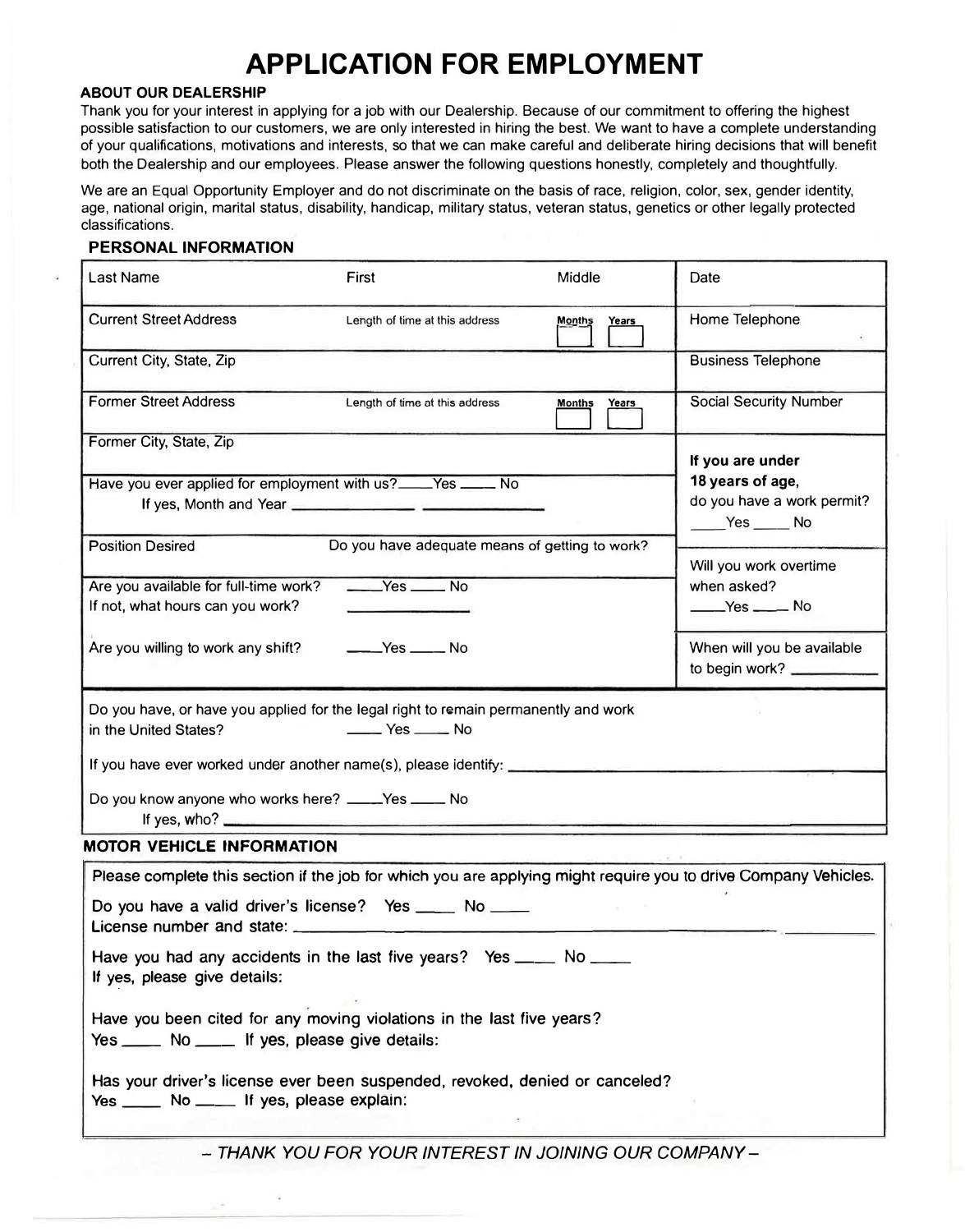| <b>ACTUAL EXPERIENCE IF ANY OF THE FOLLOWING - PLEASE CHECK:</b>                                                                                                                                                                                                                                                                                                                                                                                             |                                                                                                                                                             |                                                                                                                                                                  |  |  |
|--------------------------------------------------------------------------------------------------------------------------------------------------------------------------------------------------------------------------------------------------------------------------------------------------------------------------------------------------------------------------------------------------------------------------------------------------------------|-------------------------------------------------------------------------------------------------------------------------------------------------------------|------------------------------------------------------------------------------------------------------------------------------------------------------------------|--|--|
| <b>Office</b>                                                                                                                                                                                                                                                                                                                                                                                                                                                | <b>Service Department</b>                                                                                                                                   |                                                                                                                                                                  |  |  |
| □ Office Manager<br>□ Accounts Receivable/Payable<br>□ Bookkeeper<br>□ Asst. Bookkeeper<br>$\Box$ Clerk<br>$\Box$ Title Clerk<br>$\Box$ Receptionist<br>□ Cashier                                                                                                                                                                                                                                                                                            | □ Service Manager<br>□ Shop Foreman<br>□ Service Advisor<br>□ Mechanic/Technician<br>□ Mechanic Helper<br>□ Body Repair<br>$\Box$ Painter<br>□ Car Polisher | □ General Garage Worker<br>□ Lube Tech<br>$\Box$ Porter<br>$\Box$ Janitor<br>□ Warranty Clerk<br>$\Box$ Detailer<br>□ Dealer Trade Driver<br>□ Body Shop Manager |  |  |
| <b>Sales Department</b>                                                                                                                                                                                                                                                                                                                                                                                                                                      | <b>Parts Department</b>                                                                                                                                     |                                                                                                                                                                  |  |  |
| □ New Car Sales Manager<br>□ Used Car Sales Manager<br>□ New Car Salesperson<br>□ Used Car Salesperson<br>□ Used Car Appraiser<br>□ Business Development Center<br>□ General Manager<br>□ Internet Manager                                                                                                                                                                                                                                                   | □ Parts Manager<br>□ Parts Clerk<br>□ Parts Driver<br>Other:                                                                                                |                                                                                                                                                                  |  |  |
| <b>GENERAL INFORMATION</b>                                                                                                                                                                                                                                                                                                                                                                                                                                   |                                                                                                                                                             |                                                                                                                                                                  |  |  |
| Have you ever been discharged or asked to resign by an employer?<br>Yes ______ No _____ If yes, please explain:                                                                                                                                                                                                                                                                                                                                              |                                                                                                                                                             |                                                                                                                                                                  |  |  |
| A record of criminal conviction will not necessarily be a bar to employment, since the Company will consider<br>factors such as age, time of the offense, the nature and seriousness of the violation, and evidence of rehabilitation<br>in making any employment decision. It is not necessary to report criminal conviction records which have been<br>legally expunged.<br>Lloyie you over hoop equipped of a stime, other than minor traffic violations? |                                                                                                                                                             |                                                                                                                                                                  |  |  |

Have you ever been convicted of a crime, other than minor traffic violations?  $Yes$   $No$   $No$ 

| If yes, please specify the county(ies) | in which the conviction(s) took place and explain. |
|----------------------------------------|----------------------------------------------------|
|----------------------------------------|----------------------------------------------------|

## **EDUCATION AND TRAINING**

| 2 3 4 5 6 7 8 1 2 3 4 5 6<br>12<br>78<br>-8<br>567<br>9.<br>Trade/Tech<br><b>High School</b><br>College<br>Grade School<br>What was the last school you attended?<br>What Job-related skills have you developed that were not acquired through formal education?<br>Yes<br>No.<br>Have you ever been in the United States Armed Services?<br>If yes, what branch?<br>(Answer is Optional) |
|-------------------------------------------------------------------------------------------------------------------------------------------------------------------------------------------------------------------------------------------------------------------------------------------------------------------------------------------------------------------------------------------|
|                                                                                                                                                                                                                                                                                                                                                                                           |
|                                                                                                                                                                                                                                                                                                                                                                                           |
|                                                                                                                                                                                                                                                                                                                                                                                           |
|                                                                                                                                                                                                                                                                                                                                                                                           |
|                                                                                                                                                                                                                                                                                                                                                                                           |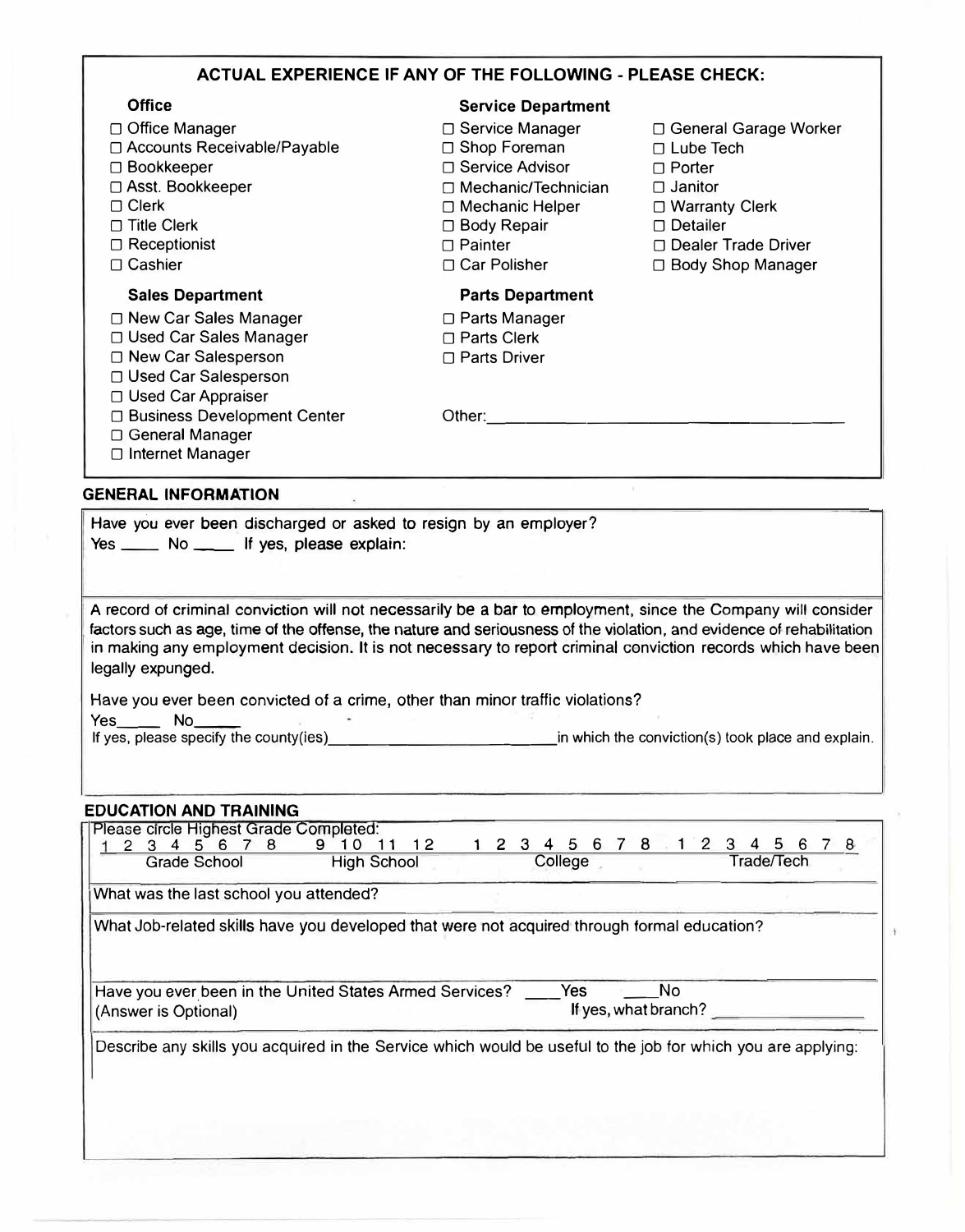## **WORK EXPERIENCE**

|                               | Beginning with your present or most recent employer, describe your employment experience below:                                                                                                                                                                 |  |  |  |  |
|-------------------------------|-----------------------------------------------------------------------------------------------------------------------------------------------------------------------------------------------------------------------------------------------------------------|--|--|--|--|
|                               |                                                                                                                                                                                                                                                                 |  |  |  |  |
|                               |                                                                                                                                                                                                                                                                 |  |  |  |  |
|                               |                                                                                                                                                                                                                                                                 |  |  |  |  |
|                               | Salary: Calary: Committee of the Committee of the Committee of the Contract Dates Employed: From: To:                                                                                                                                                           |  |  |  |  |
|                               |                                                                                                                                                                                                                                                                 |  |  |  |  |
|                               | Description of Your Work and Responsibilities: <b>with the Contract of Seconds</b> Contract of Your Work and Responsibilities:                                                                                                                                  |  |  |  |  |
|                               | <u> 1989 - Andrea Santa Andrea Andrea Andrea Andrea Andrea Andrea Andrea Andrea Andrea Andrea Andrea Andrea Andr</u><br>Reason for Leaving:                                                                                                                     |  |  |  |  |
|                               | May we contact your present employer at this time: Yes _______ No _______<br>If "No", please explain:                                                                                                                                                           |  |  |  |  |
|                               | 2. Next Previous Employer:                                                                                                                                                                                                                                      |  |  |  |  |
|                               |                                                                                                                                                                                                                                                                 |  |  |  |  |
|                               | Kind of Business: <u>New York: All Phone: New York: New York: New York: New York: New York: New York: New York: New York: New York: New York: New York: New York: New York: New York: New York: New York: New York: New York: Ne</u>                            |  |  |  |  |
|                               | Salary: Calary: Contest Employed: From: To: To: To: To: To:                                                                                                                                                                                                     |  |  |  |  |
|                               |                                                                                                                                                                                                                                                                 |  |  |  |  |
|                               | Description of Your Work and Responsibilities: <b>Constitution of Section 2018</b><br><u> 1987 - An Aonaichte ann an Aonaichte ann an Aonaichte ann an Aonaichte ann an Aonaichte ann an Aonaichte ann an </u>                                                  |  |  |  |  |
|                               | Reason for Leaving: <u>Alexander State and State and State and State and State and State and State and State and State and State and State and State and State and State and State and State and State and State and State and S</u>                            |  |  |  |  |
|                               | 3. Next Previous Employer:<br>and the contract of the contract of the contract of the contract of the contract of the contract of the contract of the contract of the contract of the contract of the contract of the contract o                                |  |  |  |  |
|                               |                                                                                                                                                                                                                                                                 |  |  |  |  |
|                               | Kind of Business: Phone: Phone:                                                                                                                                                                                                                                 |  |  |  |  |
| Dates Employed: From: To: To: |                                                                                                                                                                                                                                                                 |  |  |  |  |
|                               | Description of Your Work and Responsibilities: University of American American Control of Your Work and Responsibilities:                                                                                                                                       |  |  |  |  |
|                               | <u> 1980 - Antonio Alemania de Alemania de Alemania de Alemania de Alemania de Alemania de Alemania de Alemania d</u><br>Reason for Leaving:<br>the contract of the contract of the contract of the contract of the contract of the contract of the contract of |  |  |  |  |
|                               | (Use additional sheet(s), as necessary)<br>the control of the control of the control of                                                                                                                                                                         |  |  |  |  |
| $\mathbf{1}$ .                | List the following information of three (3) professional or personal character references who have known you<br>for the last three years and from whom you can obtain letters of recommendation. (Answer is optional)                                           |  |  |  |  |
|                               | Name<br>Occupation expression and the contract of the contract of the contract of the contract of the contract of the contract of the contract of the contract of the contract of the contract of the contract of the contract of the                           |  |  |  |  |
|                               | Address <b>Executive Contract Contract Contract Contract Contract Contract Contract Contract Contract Contract Contract Contract Contract Contract Contract Contract Contract Contract Contract Contract Contract Contract Contr</b>                            |  |  |  |  |
|                               | Telephone <b>Container and Container</b>                                                                                                                                                                                                                        |  |  |  |  |
|                               | Relationship(i.e. friend, co-worker, supervisor) Do not list relatives.<br>المستقبلين المستقبل المستقبل المستقبل المستقبل المستقبل المستقبل المستقبل المستقبل المستقبل المستقبل                                                                                 |  |  |  |  |
| 2.                            |                                                                                                                                                                                                                                                                 |  |  |  |  |
|                               | Name                                                                                                                                                                                                                                                            |  |  |  |  |
|                               |                                                                                                                                                                                                                                                                 |  |  |  |  |
|                               | Telephone _____________________<br>Relationship(i.e. friend, co-worker, supervisor) Do not list relatives.                                                                                                                                                      |  |  |  |  |
| 3.                            |                                                                                                                                                                                                                                                                 |  |  |  |  |
|                               |                                                                                                                                                                                                                                                                 |  |  |  |  |
|                               |                                                                                                                                                                                                                                                                 |  |  |  |  |
|                               | Telephone <u>_____________________</u>                                                                                                                                                                                                                          |  |  |  |  |
|                               | Relationship(i.e. friend, co-worker, supervisor) Do not list relatives.                                                                                                                                                                                         |  |  |  |  |
|                               |                                                                                                                                                                                                                                                                 |  |  |  |  |